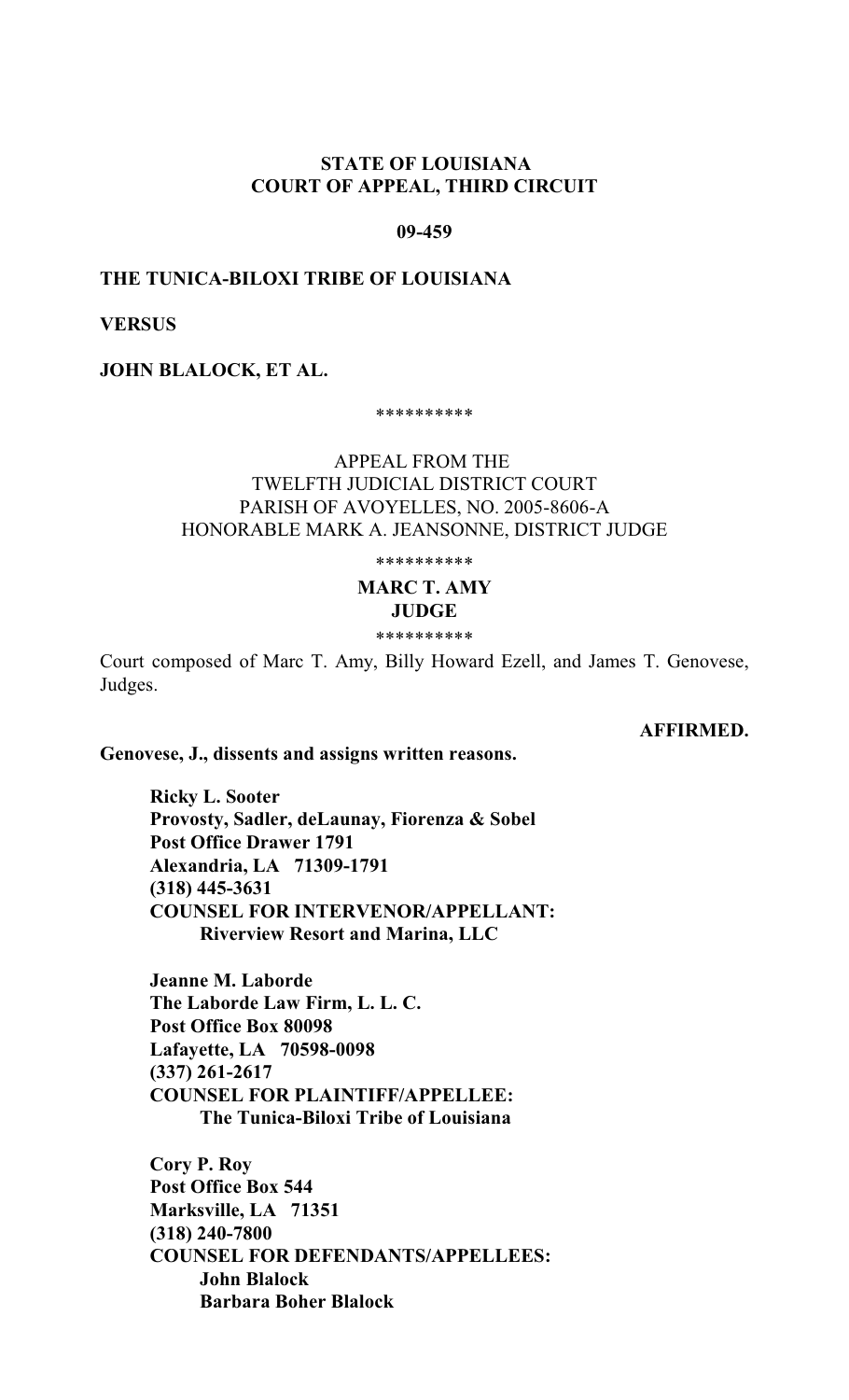AMY, Judge.

The plaintiff tribe filed a possessory action in the Twelfth Judicial District Court, seeking tort damages for use and a determination as to the ownership of property in Avoyelles Parish. The trial court signed a stipulated judgment awarding possession of the disputed property to the Tribe. The damages issue remained pending. Subsequently, the appellant filed a petition of intervention, arguing that it acquired a portion of the disputed tract prior to the filing of the possessory action. The plaintiff filed an exception to the petition for intervention, asserting that the trial court lacked subject matter jurisdiction due to sovereign immunity. The trial court granted the exception. The intervenor appeals. We affirm.

### **Factual and Procedural Background**

The Tunica-Biloxi Tribe of Louisiana filed a possessory action in the Twelfth Judicial District Court against John and Barbara Blalock. The Tribe asserted that it acquired and possessed a certain tract of property in Avoyelles Parish by virtue of a 1997 donation inter vivos and that the defendants disturbed its possession by certain actions commencing in 2005. The activity complained of included the construction of a fence, the removal of soil, and the placement of culverts into a channel of the Red River in order to allegedly gain entry onto Tribal land. The Tribe sought damages and an order requiring the defendants to return the property to its former condition and prohibiting the defendants' entry onto the property. The Tribe prayed for a judgment "recognizing Plaintiff[']s right to the possession of the immovable property described above, and maintaining them in possession thereof[.]" The Tribe further prayed that, in the event that the defendants did not assert an adverse claim of ownership of the property in their answer, "that there be Judgment herein ordering the Defendants to assert any adverse claim of ownership of the said immovable in a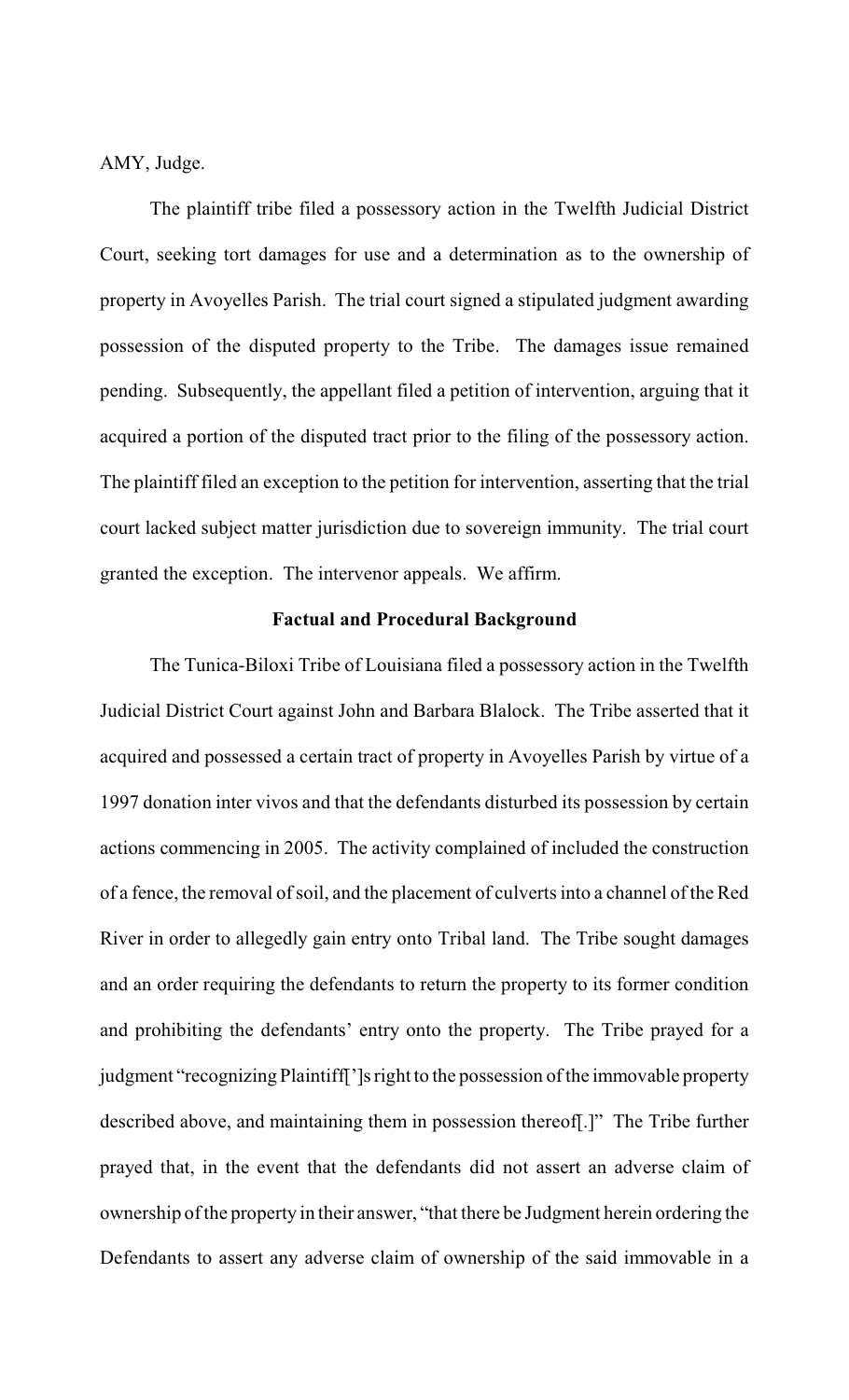Petitory Action to be filed within a delay to be fixed by the Court[.]"

However, the trial court never reached consideration of the ownership question. At the hearing on the matter in December 2006, the parties entered into a stipulation, converting the matter to a petitory action. The Blalocks also confessed possession of the property to the Tribe. Thereafter, in July 2007, the trial court signed a resulting Stipulated Judgment entered into between the parties. In the judgment, the Blalocks confessed possession of the property to the Tribe, which was placed in legal possession of the disputed tract. However, the Blalocks asserted "a claim of ownership" as to one portion of the disputed property.<sup>1</sup> The Tribe's claim for damages, costs, attorney fees, and expert fees was reserved for the trial on the merits.

Afterwards, in April 2008, River View Resort and Marina, L.L.C. filed a Petition of Intervention asserting its right of possession of the portion of the disputed property the Blalocks claimed in the stipulated judgment. River View contended that it acquired the property by a September 6, 2005 Act of Exchange.<sup>2</sup> River View

 $2$  The Petition of Intervention provides that:

 $<sup>1</sup>$  That portion of the stipulated judgment provides:</sup>

**IT IS FURTHER ORDERED, ADJUDGED AND DECREED** that Defendants, John Blalock and Barbara Bohrer Blalock assert a claim of ownership of a portion of the above described property more fully described as follows:

A certain tract or parcel land [sic] parcel of land together with all improvements thereon, situated in and forming a portion of Section 2, 3 and 4 Township 2 North, Range 3 East, formally [sic] lying North of the Red River, Avoyelles Parish, Louisiana, said tract containing 45.74 acres, more or less, and being more clearly shown on Plat of survey by Jessie P. Lachney, Registered Surveyor, dated November 8, 1983, a copy of said Plat attached hereto and made a part hereof for identification. The tract herein being n [sic] being [sic] bounded, now or formerly, as follows: Northeast by the centerline of the Old Red River Channel; South by Earl A. Aymond; and on the West by the New Red River Channel[.]

Intervenor asserts that prior to the institution of the above captioned matter it acquired the property for which the Blalocks were ordered to assert ownership by an instrument entitled "Act of Exchange" dated September 6, 2005 and recorded September 7, 2005 at Conveyance Book 525, Page 713 under Instrument No. 2005-00006761 which described the following property to-wit: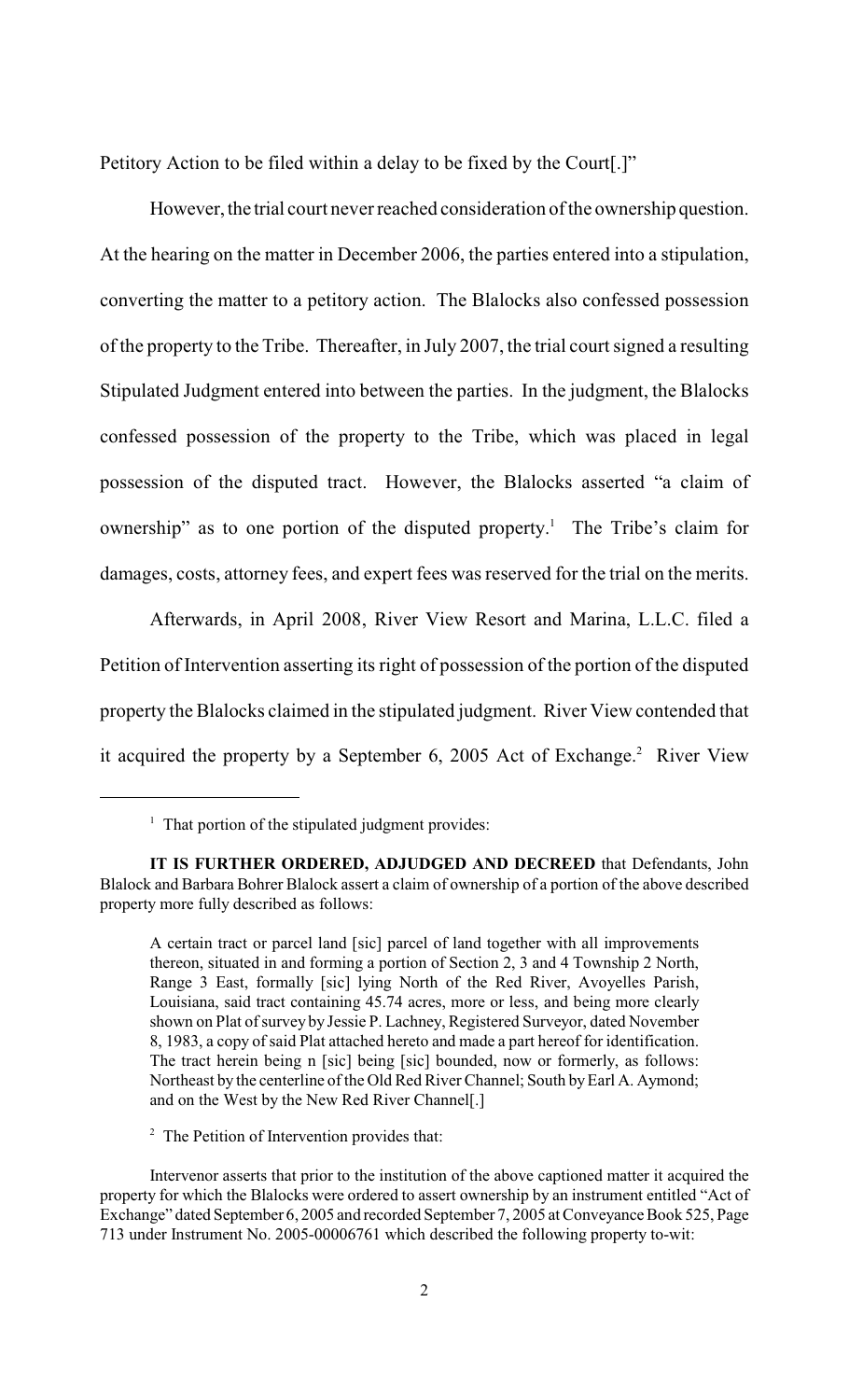alleged that it or its ancestors in title had corporeal or constructive possession of the subject property beginning in January 1969. It asserted that the trial court "should establish the boundary line between the lands owned by Intervenor and the land owned by the Tunica Biloxi Indians of Louisiana." The prayer of the petition of intervention asked for "judgment in favor of River View Resort & Marina, LLC recognizing it as legal owner of the property including accretion, Judgment establishing a boundary between the properties; and Judgment ordering the Tunica Biloxi Tribe of Louisiana to surrender possession of the property owned by the Intervenor." The Blalocks, answering the petition, admitted the allegations.

The Tribe filed an exception to the petition for intervention, which included exceptions of lack of personal and subject matter jurisdiction, lis pendens, improper cumulation of actions, and prescription. The Tribe also alleged that River View had no cause or right of action. After a hearing, the trial court granted the exception of lack of subject matter jurisdiction "[p]ursuant to the doctrine of sovereign immunity[.]" In reasons for ruling, it explained:

A certain tract or parcel of land together with all improvements thereon, situated in and forming a portion of Sections 2, 3, and 4, Township 2 North, Range 3 East, formerly lying North of the Red River, Avoyelles Parish, Louisiana, said tract containing 45.74 acres, more or less, and being more clearly shown on that plat of survey by Jessie P. Lachney, Registered Surveyor, dated November 8, 1983, a copy of which is recorded at COB A-86, page 89, records of Avoyelles Parish, Louisiana. The tract herein being bounded, now or formerly, as follows: Northeast by the centerline of the Old Red River Channel; South by A. Earl Aymond; and on the West by the New Red River Channel.

Being the same property acquired by John W. Blalock and Barbara Bohrer Blalock from Frank W. Campbell, et ux per Sale with Mortgage recorded in COB A-357, page 86, and in MOB 352, page 240, records of Avoyelles Parish, Louisiana.

Rights as land owner to that certain 25 foot right of passage (predial servitude) granted to John and Barbara Blalock and their property in #96-3217 A of the 12th Judicial District Court in the matter entitled "John Blalock vs. Glenda Bourgeois Franklin, et al." and as described on the plat of Frank Willis attached to the judgment and recorded in the conveyance records of Avoyelles Parish at COB A-472, page 106 (See also judgment in the same suit rendered October 30, 2002, recorded in COB A-524, Page 793).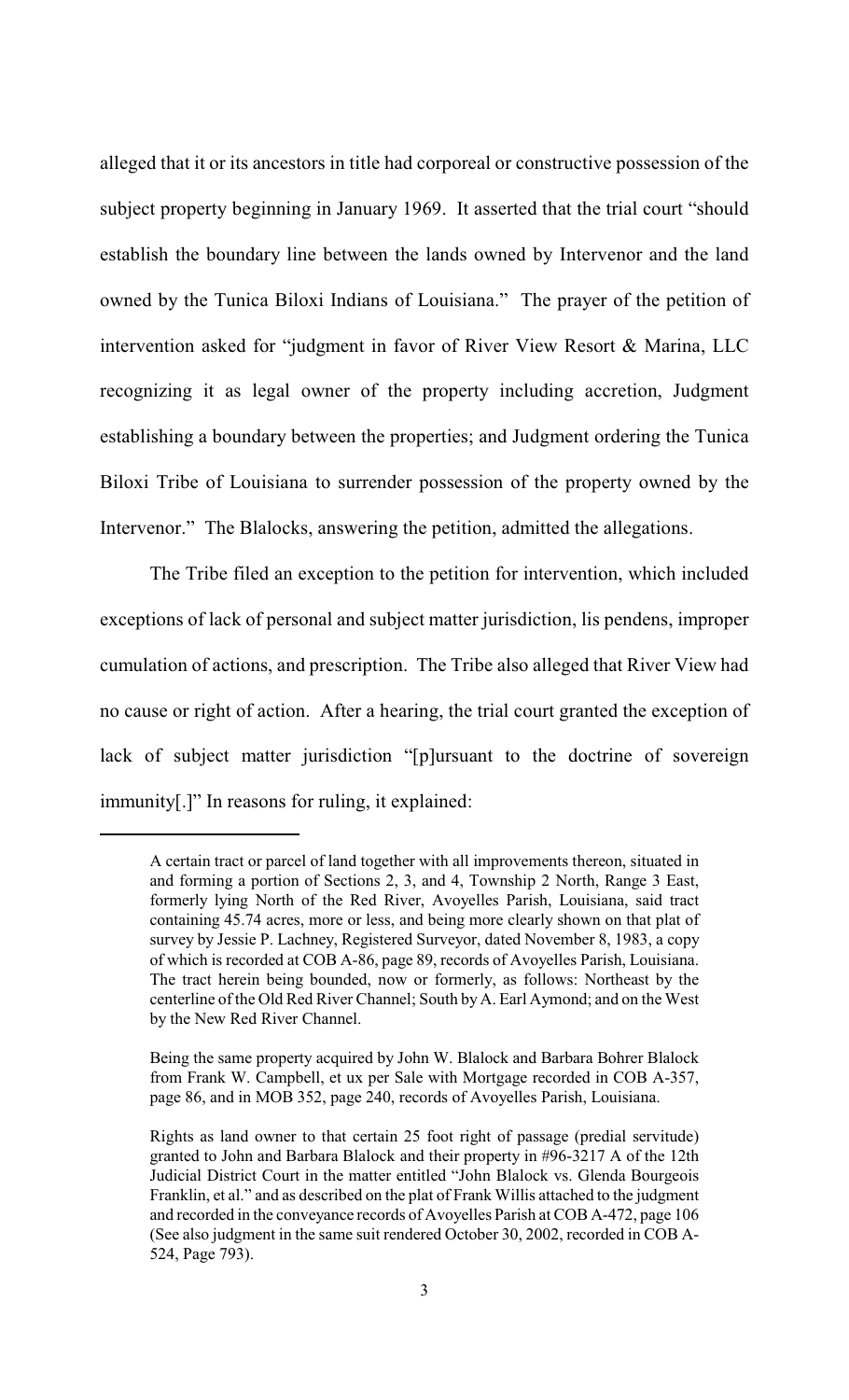[D]espite the fact that the Blalocks are the sole owners of River View Resort & Marina, L.L.C., River View is a separate legal entity and was not a party to prior actions which resulted in the Stipulated Judgment, signed in July 2007 (noted supra). The Tunica Tribe never waived sovereign immunity as to River View. The prior pleadings by the Tunica Tribe requested that **the Blalocks assert any claim of ownership.** The Tribe did not request that **any** legal entity or person assert ownership in these  $12<sup>th</sup> JDC$  proceedings. There is no overt action by the Tunica Tribe which suggests that sovereign immunity is waived as to this defendant.

It is well established that Indian tribes possess sovereign immunity from suit that existed at common law. Rosebud Sioux Tribe v. A & P Steel, Inc., 874 F. 2d 550, 552 ( $8^{th}$  Cir. 1989). The Tribe may waive this immunity. A waiver of sovereign immunity may not be implied, but must be unequivocally expressed by either the Tribe or Congress. Id. Tribes possess immunity because they are sovereigns predating the Constitution. Indian tribes are 'domestic dependent nations' that exercise inherent sovereign authority over their members and territories. American Indian [Agric. Credit Consort., Inc.] v. Standing Rock Sioux Tribe, 780 F. 2d 1374, 1378 (8<sup>th</sup> Cir. 1985). (Citations omitted.) Suits against Indian tribes are thus barred by sovereign immunity absent a clear waiver by the tribe or congressional abrogation.

This tribal immunity extends to immunity from counterclaims and cross-claims. (American Indian, noted supra.)

La. Code of Civ. Pro. Article 1091, 1036, provide that a petition for intervention may be filed in certain circumstances, but the court has jurisdiction over the incidental demand only if it has jurisdiction over the principal demand.

Pursuant to the doctrine of sovereign immunity, the Exception to the Petition is granted.

The trial court found the remaining exceptions moot.

On appeal, River View asserts that the trial court "erred in sustaining the

Exception of Lack of Subject Matter Jurisdiction by holding that the Tribe did not

overtly consent to the Jurisdiction of the 12<sup>th</sup> Judicial District Court to determine

ownership of the Disputed Property."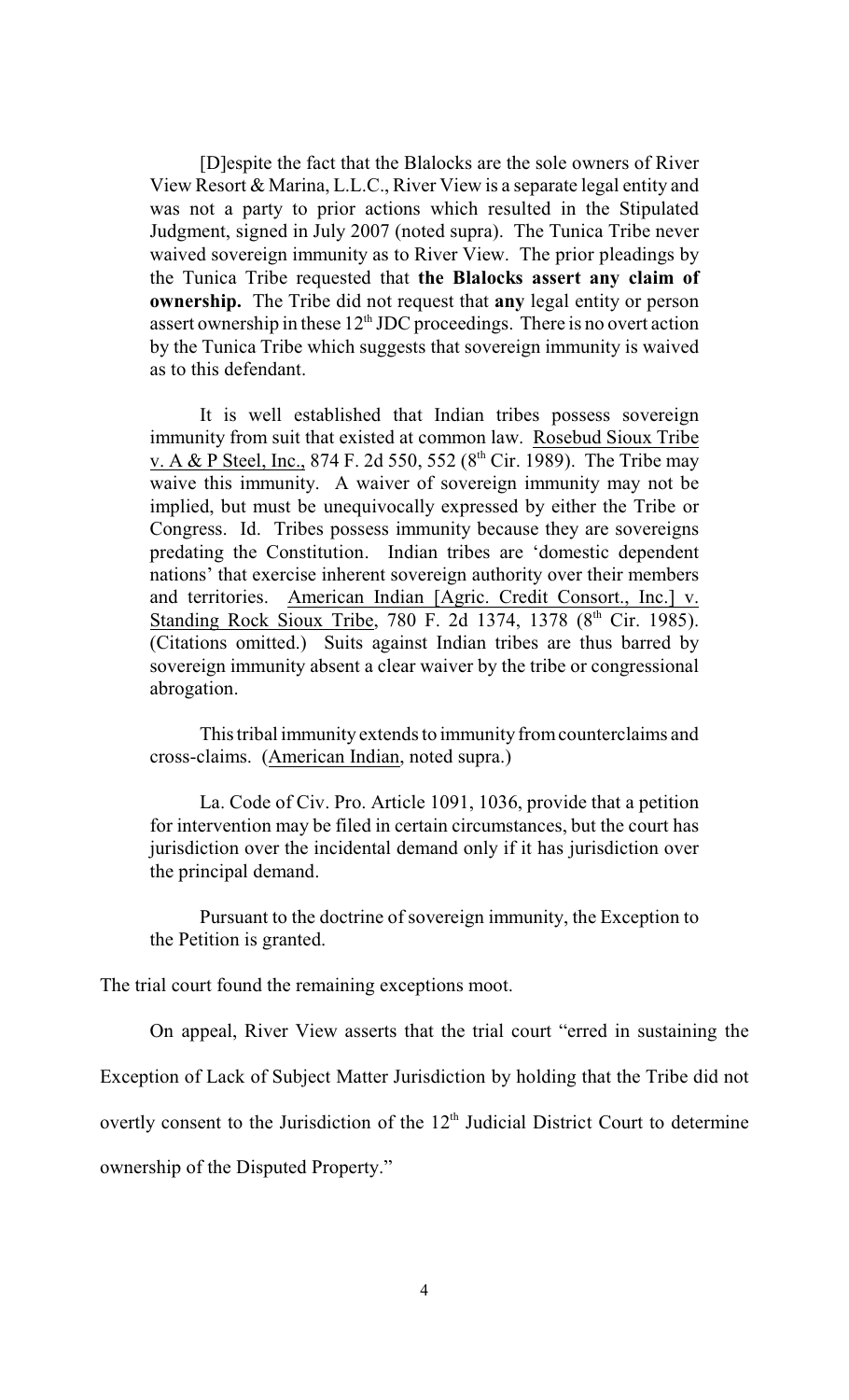### **Discussion**

River View contests the trial court's determination that the Tribe did not waive its immunity to suit in state court in light of its filing of suit against the Blalocks in the Twelfth Judicial District Court. It submits that the Tribe waived its immunity by submitting "the subject matter of possession and ownership" of the disputed property to the state court in the filing of the initial petition.

River View acknowledges the longstanding principle that Native American tribes possess sovereign immunity and are subject to suit only in the presence of Congressional authorization of the suit or waiver of immunity. *See Kiowa Tribe of Oklahoma v. Manufacturing Technologies, Inc.*, 523 U.S. 751, 118 S.Ct. 1700 (1998). It also acknowledges both that a tribe's waiver of its sovereign immunity must be clear and that a tribe is typically immune from counterclaims and cross-claims. *See C & L Enterprises, Inc. v. Citizen Band Potawatomi Indian Tribe of Oklahoma*, 532 U.S. 411, 121 S.Ct. 1589 (2001); *U.S. v. U.S. Fid. & Guar., Co.*, 309 U.S. 506, 60 S.Ct. 653 (1940). However, River View contends that, in this case, the Tribe waived its sovereign immunity by operation of equitable recoupment<sup>3</sup>, a concept River View asserts implies waiver of immunity for matters arising out of the same transaction or occurrence as a suit in which the tribe has, in fact, waived immunity. *Citing Jicarilla Apache Tribe v. Andrus*, 687 F.2d 1324 (10th Cir. 1982); *FDIC v. Hulsey*, 22 F.3d 1472 (10th Cir. 1994).

<sup>&</sup>lt;sup>3</sup> Equitable Recoupment is defined in BLACK's LAW DICTIONARY 373 (abridged 6th ed. 1991) as:

Rule of the law which diminishes the right of a party invoking legal process to recover a debt, to the extent that he holds money or property of his debtor, to which he has no moral right, and it is ordinarily a defense remedy going only to mitigation of damages. This doctrine provides that, at least in some cases, a claim for a refund of taxes barred by a statute of limitations may nevertheless be recouped against a tax claim of the government.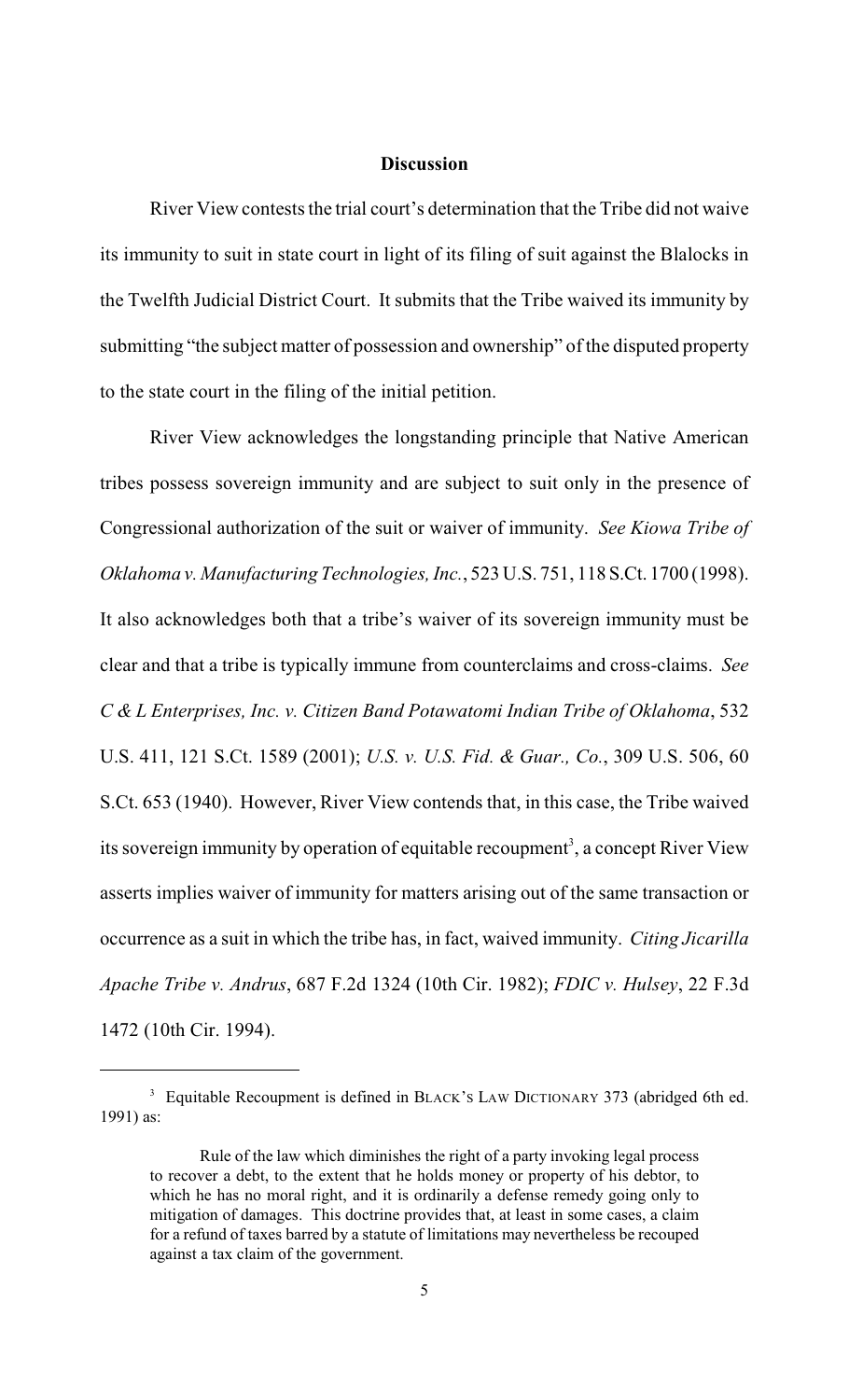The parties accurately frame the question of whether the Tribe possesses sovereign immunity as a jurisdictional question. *See Rupp v. Omaha Indian Tribe*, 45 F.3d 1241 (8th Cir. 1995), *citing Puyallup Tribe, Inc. v. Washington Game Dep't*, 433 U.S. 165, 97 S.Ct. 2616 (1977). We review the ruling on the Tribe's exception pursuant to the de novo standard of review. *Id.*

River View argues that the underlying subject matter of this case is the ownership of the property and, thus, the Tribe has waived sovereign immunity with regard to other parties claiming ownership of that property. In support of its argument, River View points to two federal cases, *Rupp*, 45 F.3d 1241 and *Wyandotte Nation v. City of Kansas City*, *Kansas*, 200 F.Supp.2d 1279 (D. Kansas. 2002), in which counterclaims were allowed to proceed against plaintiff tribes due to the application of equitable recoupment. River View contends this concept provides an avenue for its intervention.

In both *Rupp* and *Wyandotte*, however, the parties permitted to maintain counterclaims against the plaintiff tribes were defendants in the underlying matter. As is obvious by its petition of intervention, River View was not named by the Tribe as a defendant like the *Rupp* and *Wyandotte* parties. Rather, the Tribe named the Blalocks as the sole defendants in the underlying matter, initially for possessory damages in tort, and then for a determination as to ownership of the larger parcel of property originally at issue.

In *Rupp*, 45 F.3d 1241, a suit in which the plaintiff tribe originally filed suit against the defendants to quiet title in disputed land, the Eighth Circuit considered whether defendants could maintain a counterclaim despite the previous dismissal of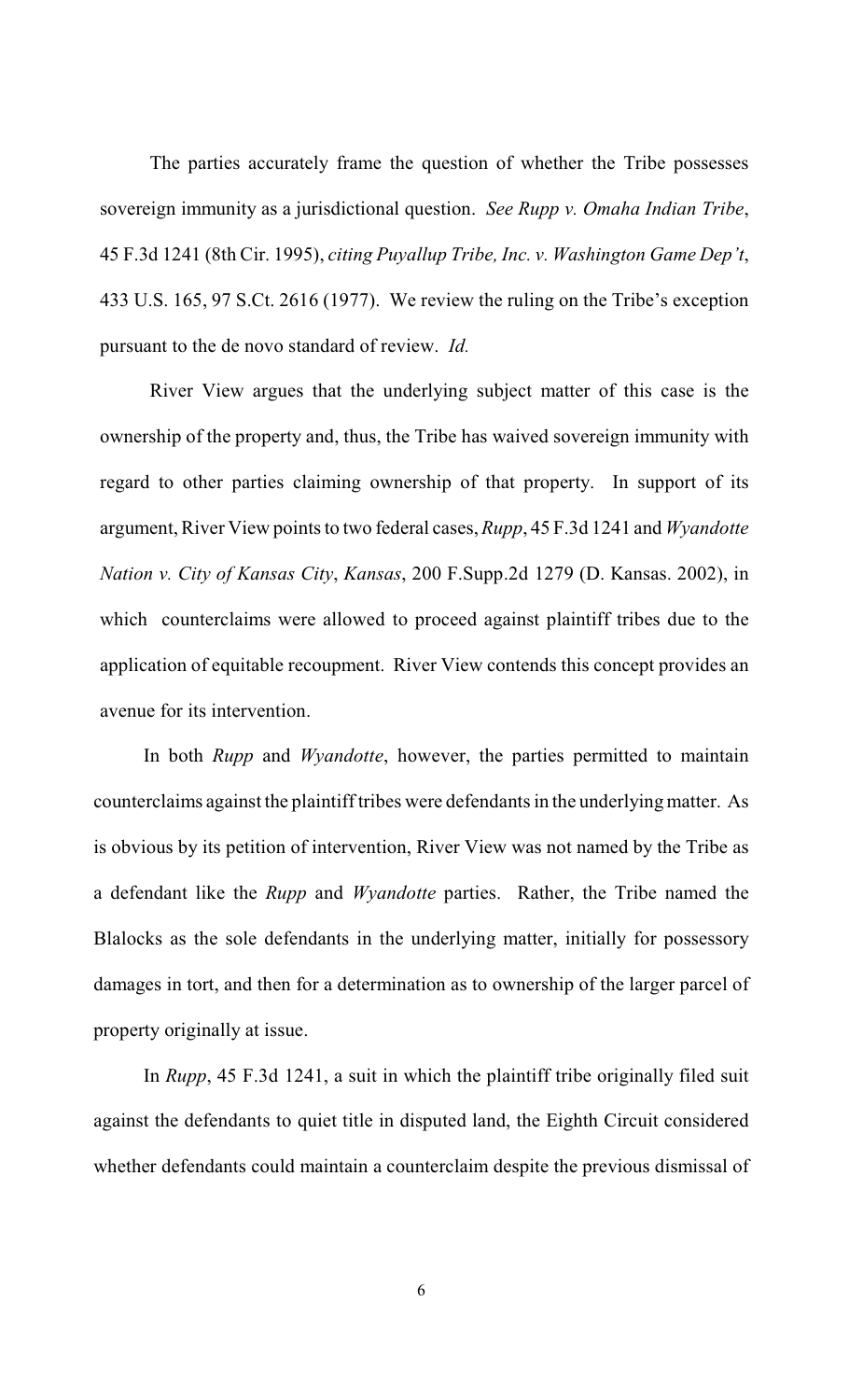the plaintiff tribe as the result of the imposition of a discovery sanction. The court explained that:

By initiating a lawsuit, the Tribe "waives immunity as to claims of the *defendant which assert matters in recoupment-arising out of the same transaction or occurrence which is the subject matter . . .* [the] suit." *Rosebud Sioux Tribe*, 874 F.2d at 552. The commencement of a lawsuit by itself does not, however, operate as a waiver of immunity with respect to compulsory counterclaims. *Oklahoma Tax Comm'n v. Potawatomi Indian Tribe*, 498 U.S. 505, 508-09, 111 S.Ct. 905, 909, 112 L.Ed.2d 112 (1991). *Oklahoma Tax Commission* held that a suit filed by the Potawatomi tribe to enjoin the state from collecting certain taxes did not waive the tribe's sovereign immunity with respect to a counterclaim to enforce the state's tax assessment and enjoin the tribe to collect state sales taxes in the future. *Id.* at 506-08, 111 S.Ct. at 908.

*Id.* at 1244 (emphasis added) (alteration in original). The Eighth Circuit remarked that

the plaintiff tribe "did not merely file a quiet title action." *Id.* Rather, it asked the trial

court "to order the *defendants* to assert any claims in the disputed lands they possessed

against the Tribe[.]" *Id.* (Emphasis added.) Additionally, the Eighth Circuit pointed

to specific language in the plaintiff tribe's prayer and explained that:

This additional language explicitly requesting Rupp and Henderson to assert any "right, title, interest or estate" they may have in the disputed land is an unequivocal consent to any counterclaims asserted by Rupp and Henderson to quiet title and award damages in their respective names. Although waivers of soverein immunity cannot be implied and are to be strictly construed in favor of the Tribe, this test is satisfied by the Tribe's affirmative request that Rupp and Henderson assert their claims in the disputed land.

*Id.* at 1244-45. In light of these express actions, the Eighth Circuit found that the plaintiff tribe waived its sovereign immunity. It noted that "[b]y requesting equitable relief, the Tribe consented to the district court exercising its equitable discretion to resolve the status of the disputed lands." *Id.* at 1245. While the language regarding resolution of the status of the disputed land is seemingly applicable to this case, the opinion addresses a situation in which the claim of an unnamed party was not at issue.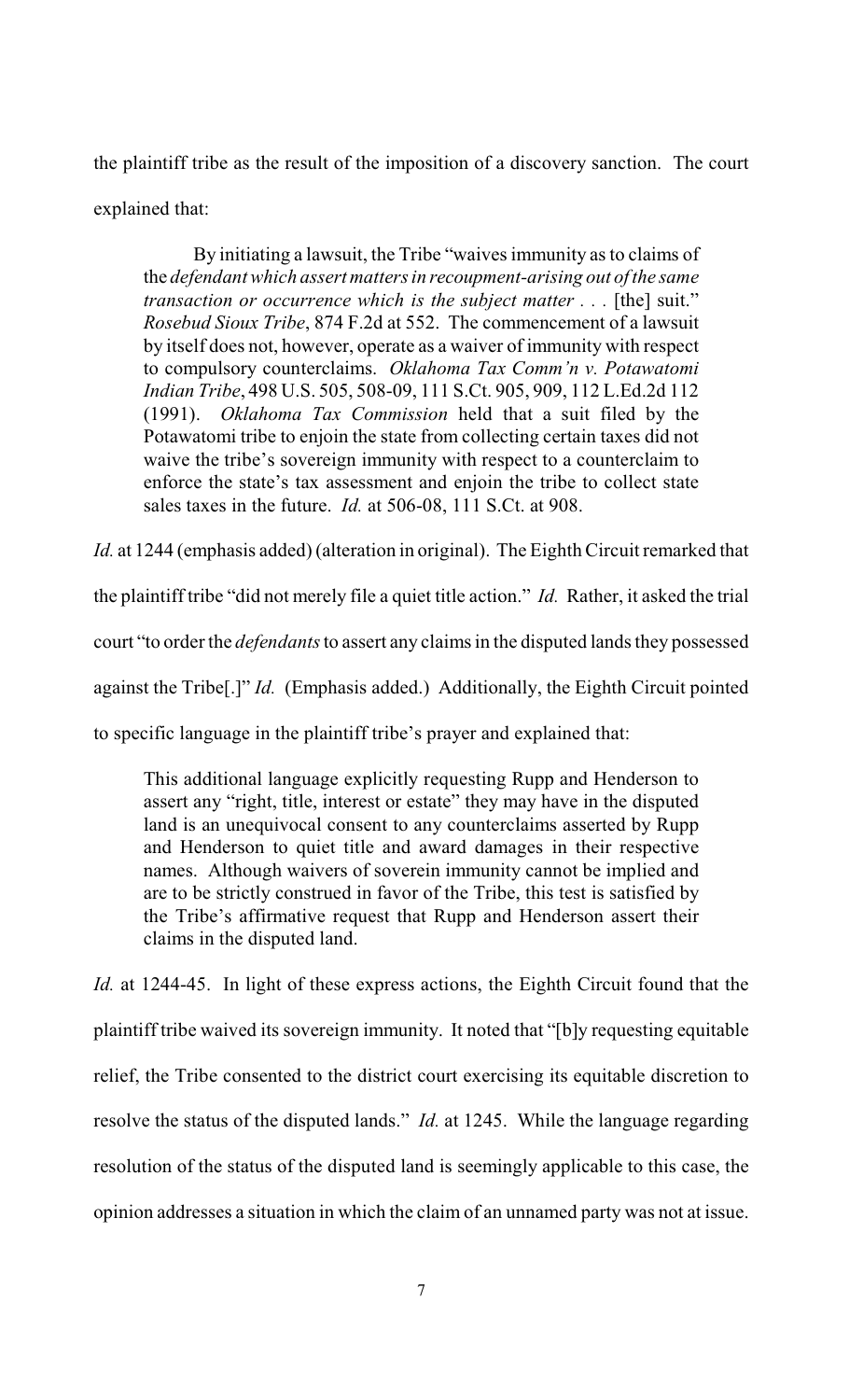In sum, the Eighth Circuit remarked that: "To hold that the district court could exercise its discretion to quiet title in favor of the plaintiff (the Tribe) but not the defendant (Rupp and Henderson) would be anomalous and contrary to the court's broad equitable powers." *Id.* 

In this case, the language in the Tribe's original possessory action provided that:

WHEREFORE, Plaintiff prays that the defendants be duly served with a copy of the petition and citation, and after all legal delays and due proceedings had, there be judgment in favor of Plaintiffs, THE TUNICA-BILOXI TRIBE OF LOUISIANA and Defendants JOHN W. BLALOCK AND BARBARA BOHRER BLALOCK recognizing Plaintiffs right to the possession of the immovable property described above, and maintaining them in possession thereof, and in the event that the *Defendants* do not assert an adverse claim of ownership of the immovable property in his answer hereto, that there be Judgment herein ordering the *Defendants* to assert any adverse claim of ownership of the said immovable in a Petitory Action to be filed within a delay to be fixed by the Court to not exceed sixty (60) days after the date the Judgment becomes executory, or be precluded thereafter from asserting the ownership thereof.

(Emphasis added.) No reference is made to other parties. Neither does the subsequent

stipulated judgment reference other parties.

Another case advanced by River View, *Wyandotte*, 200 F.Supp.2d 1279, also involves the waiver of a plaintiff tribe's sovereign immunity in a quiet title suit filed against certain defendants. As in *Rupp*, the defendants seeking to maintain claims against the plaintiff tribe were named parties in the original suit. Furthermore, it reflects that equitable recoupment requires that the claim under review share a common nexus with the underlying claim. Citing *Frederick v. United States,* 386 F.2d 481 (5th Cir. 1967), the federal district court in *Wyandotte* explained that:

Equitable recoupment is an exception to the doctrine of sovereign immunity which recognizes that by bringing a claim, a state or tribe *necessarily waives immunity for matters "arising out of the same transaction or occurrence" which is the subject matter of the suit, to the*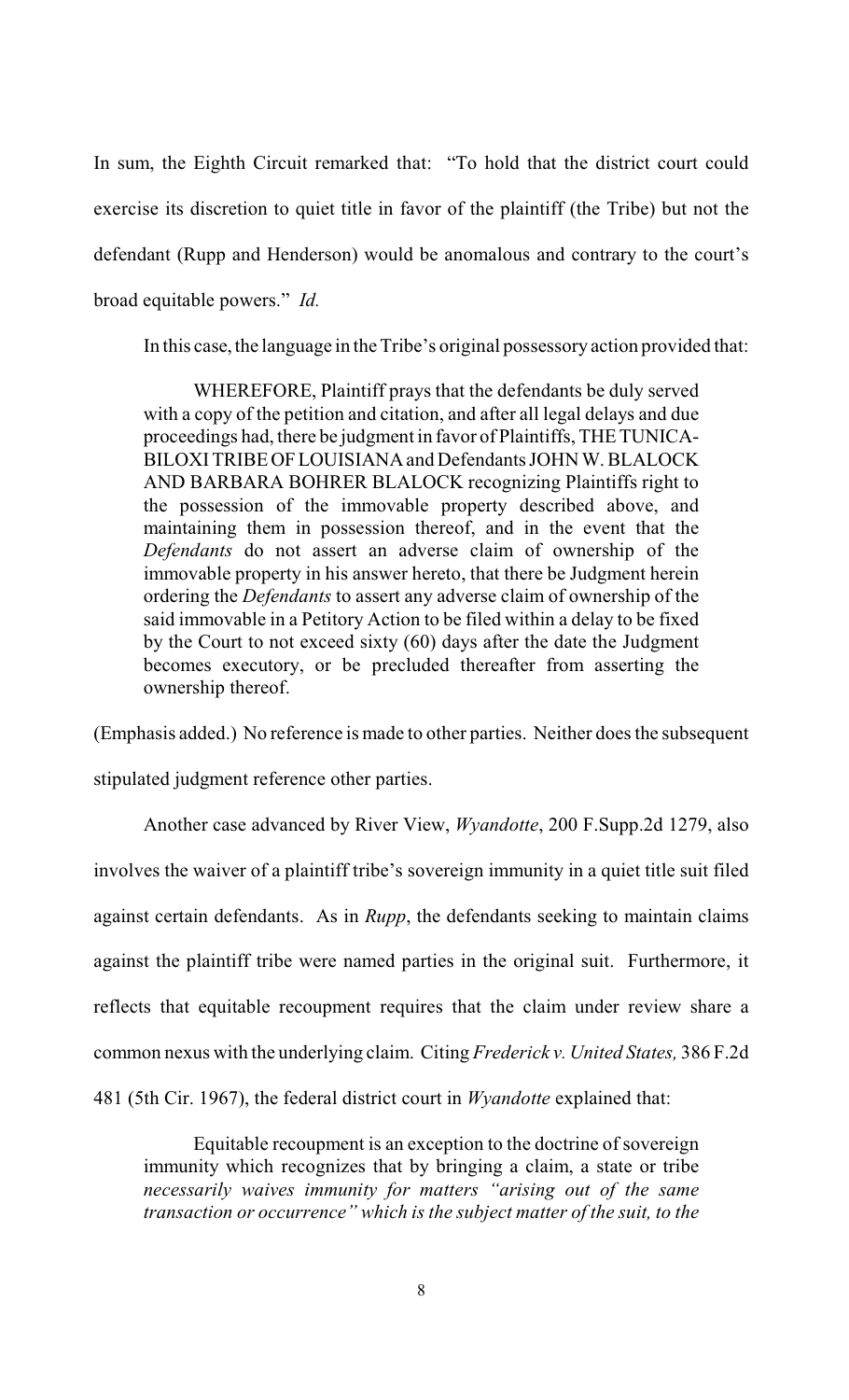*extent the counterclaims do not seek relief "different in kind or nature" or "exceeding the amount" of the relief sought by the state or tribe.*

*Id.* at 1285 (emphasis added). The federal district court relied on *Rupp* in finding that the defendants could maintain a counterclaim to quiet title against the plaintiff tribe as "the tribe's action in filing a quiet title suit necessarily places before the court the issue of whether plaintiff or defendants hold title to the land." *Id.* However, it determined that those defendants could not maintain a counterclaim for reimbursement of improvements made to the subject land. *Id.* It concluded that, although the reimbursement claim arose out of the same transaction or occurrence as the quiet title claim, "it clearly [was] 'different in kind and nature' from the quiet title and trespass claims brought by the tribe" and that it "'exceed[ed] the amount of relief' sought by the tribe." *Id.* at 1286, *quoting Jicarilla*, 687 F.2d at 1345.

In addition to River View not being a named defendant, *Wyandotte* and *Jicarilla's* consideration of the nature and scope of the relief sought is pertinent to this case as well. The Tribe filed its initial possessory action against the Blalocks seeking damages and requesting the filing of any adverse ownership claim by the Blalocks over a larger parcel of property. Notably, River View is absent both from this petition and from the subsequent stipulated judgment in which the Blalocks asserted an ownership interest in the portion of the disputed property now claimed by River View. In addition to asserting its own ownership interest via the petition of intervention, Riverview seeks a judgment establishing a boundary between the larger parcel now in possession by the Tribe and the parcel claimed by the Blalocks and, now, River View. It also seeks a "Judgment ordering the Tunica Biloxi Tribe of Louisiana to surrender possession of the property owned by the Intervenor."